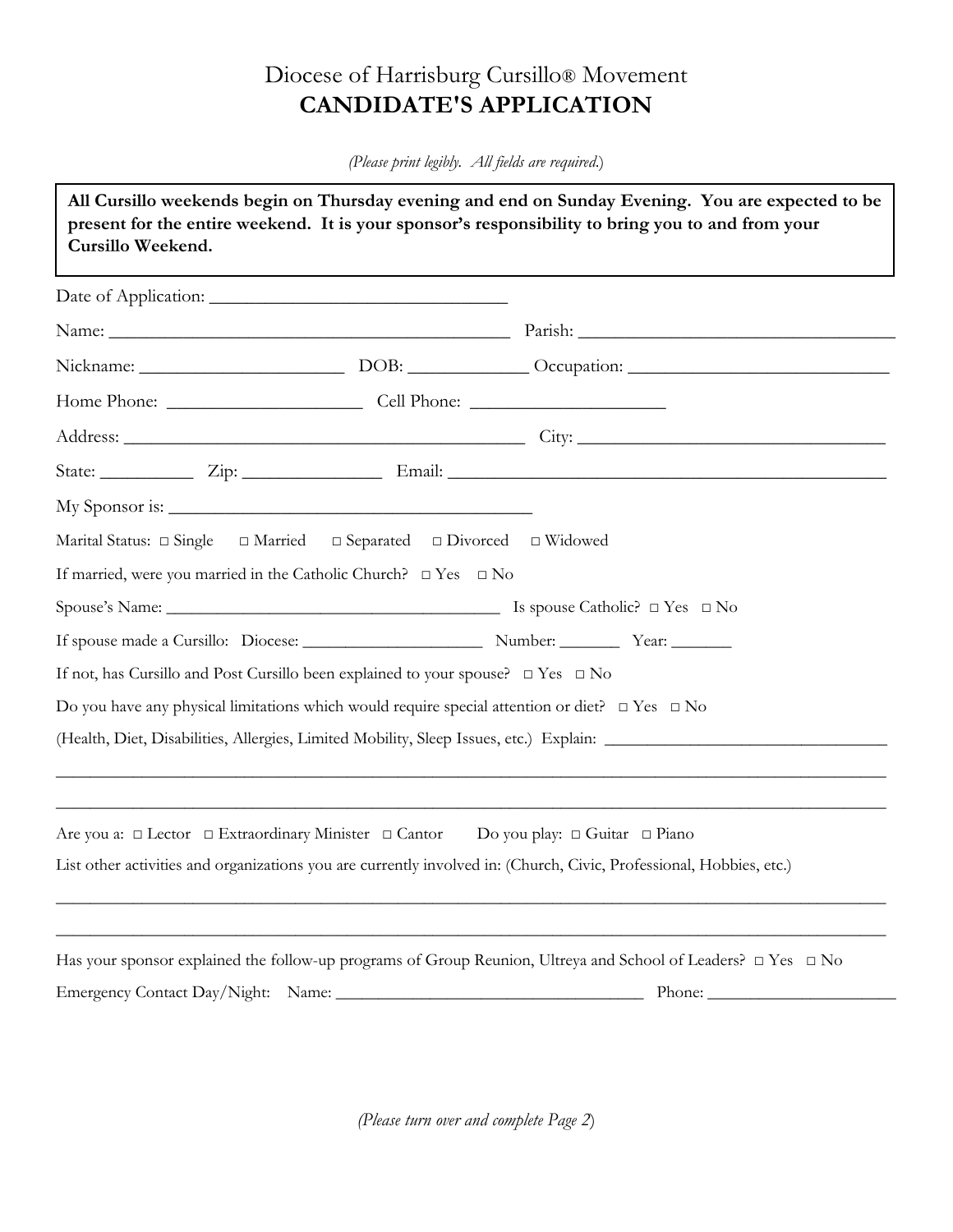# Diocese of Harrisburg Cursillo® Movement **CANDIDATE'S APPLICATION**

Consent for Release of Personal Information:  $I \square$  consent  $\square$  do not consent to the release of the following specific personal and contact information to the Cursillo team and new Cursillistas attending the Three-Day Cursillo® weekend: Name, Address, Telephone Number, E-mail Address, Parish, and Image in the Group Photo. I understand that the Secretariat and Cursillo team will not sell or transfer this information to any third party for their marketing use. I further understand that I can make a request to no longer be contacted by either electronic mail or telephone by notifying the sender, and I agree to honor the wishes of other Cursillistas who want to stop receiving communications from me.

**NOTE: If the applicant fails to either "consent" or "not consent" to the release of information as set forth above, by default the applicant will be deemed to have explicitly consented to the release of the information specified.**

**The cost of the Cursillo Weekend varies according to 3-day Weekend site location. You will learn more about this cost on the 3-Day Weekend. Please plan to make your payment during the course of the Weekend.**

I understand that the purpose of the Cursillo Movement is to promote the creation of core groups of Catholics who are committed to changing their environments with the message of the Gospel; that the Three-Day Weekend is a "short course" in Christianity, and that my commitment to Group Reunion and Ultreya can assist me in bringing Christ to the world in which I live, work and play. I have read the above statement, and have answered all questions honestly and completely. I have prayed about the Cursillo and my application, and I wish to attend.

| Signed: |  |
|---------|--|
|         |  |

**Pastor's Signature** (optional) **\_\_\_\_\_\_\_\_\_\_\_\_\_\_\_\_\_\_\_\_\_\_\_\_\_\_\_\_\_\_\_\_\_\_\_\_ Date: \_\_\_\_\_\_\_\_\_\_\_\_\_\_\_\_\_\_\_\_\_\_\_**

### **(Return completed form to your Sponsor)**

Donations: The Harrisburg Cursillo Movement depends on the generosity of donors to continue to operate. If you would like to make a charitable donation, you may do so by either: (1) paying a larger amount than the published cost of the weekend or by (2) making a PayPal or credit card payment at the Harrisburg Cursillo Movement Website [www.harrisburg-cursillo.org.](http://www.harrisburg-cursillo.org/) Thank you in advance for your generosity.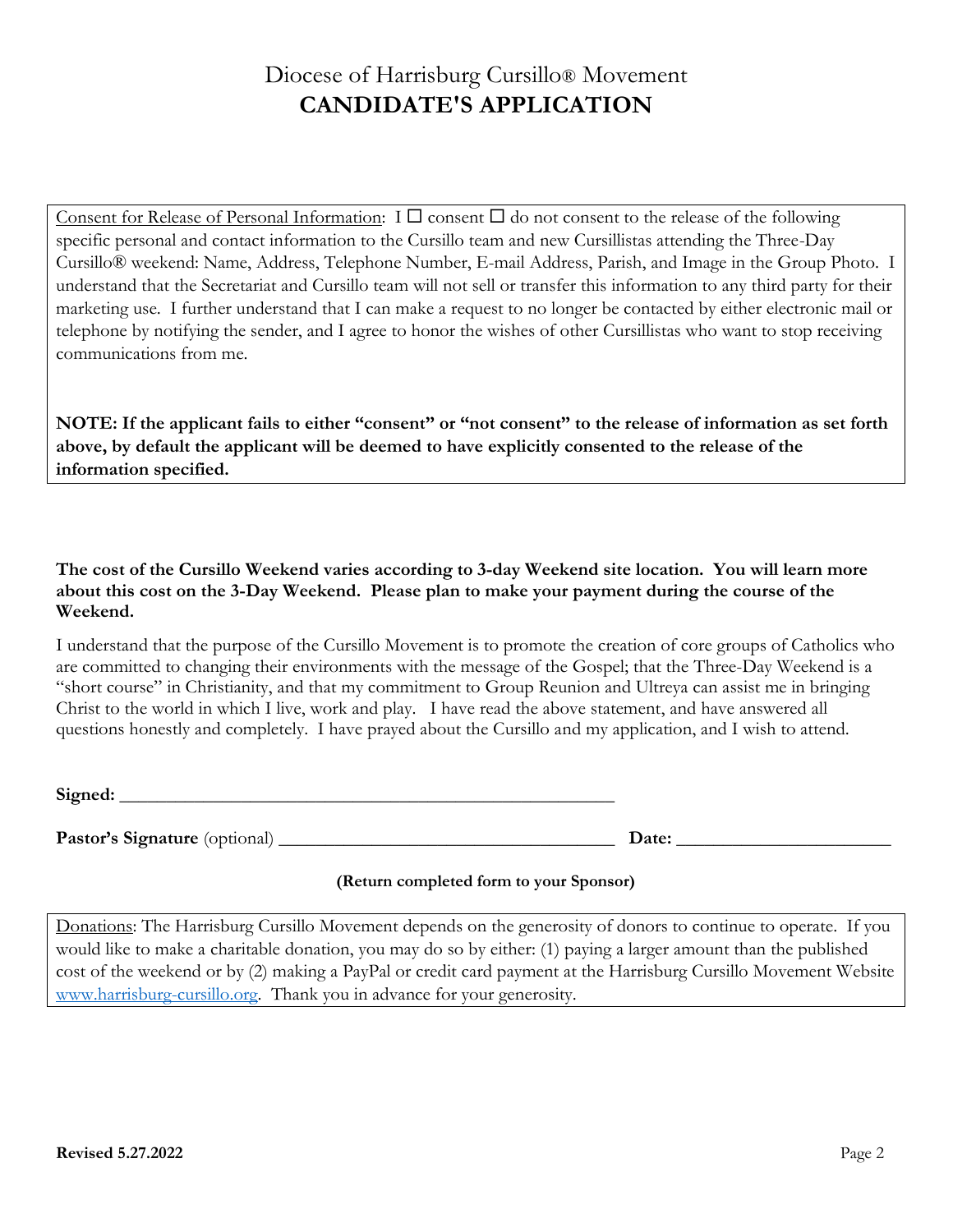# Diocese of Harrisburg Cursillo® Movement **SPONSOR'S APPLICATION**

*(Please print legibly. All fields are required*.)

|          |           |                                                                         |            | Candidate sponsored by: $\Box$ Individual $\Box$ Couple $\Box$ Group Reunion                       |                                                                                                                                                                                                         |             |  |  |  |
|----------|-----------|-------------------------------------------------------------------------|------------|----------------------------------------------------------------------------------------------------|---------------------------------------------------------------------------------------------------------------------------------------------------------------------------------------------------------|-------------|--|--|--|
|          |           |                                                                         |            |                                                                                                    |                                                                                                                                                                                                         |             |  |  |  |
|          |           |                                                                         |            |                                                                                                    |                                                                                                                                                                                                         |             |  |  |  |
|          |           |                                                                         |            |                                                                                                    |                                                                                                                                                                                                         |             |  |  |  |
|          |           |                                                                         |            |                                                                                                    |                                                                                                                                                                                                         |             |  |  |  |
|          |           |                                                                         |            |                                                                                                    |                                                                                                                                                                                                         |             |  |  |  |
|          |           | I am active in: □ Group Reunion □ Ultreya □ School of Leaders           |            |                                                                                                    |                                                                                                                                                                                                         |             |  |  |  |
|          |           |                                                                         |            |                                                                                                    |                                                                                                                                                                                                         |             |  |  |  |
|          |           |                                                                         |            |                                                                                                    |                                                                                                                                                                                                         |             |  |  |  |
|          |           |                                                                         |            |                                                                                                    | I have explained the Fourth Day to the Candidate: $\Box$ Yes $\Box$ No I need help placing Candidate in a Group: $\Box$ Yes $\Box$ No                                                                   |             |  |  |  |
|          |           | Is Candidate free to receive the sacraments? $\square$ Yes $\square$ No |            |                                                                                                    |                                                                                                                                                                                                         |             |  |  |  |
|          |           |                                                                         |            |                                                                                                    |                                                                                                                                                                                                         |             |  |  |  |
|          |           |                                                                         |            |                                                                                                    | Why, in your opinion, should this Candidate make a Cursillo and what environments would he/she impact? Please be as<br>thorough as possible to aid the Rector(a) and team members on the 3-Day Weekend: |             |  |  |  |
|          |           |                                                                         |            |                                                                                                    | Has the Candidate experienced any life altering events in the past 18 months? If so, please explain the circumstances, and why                                                                          |             |  |  |  |
|          |           |                                                                         |            | Is there any reason this Candidate should not be table leader or secretary? If so, please explain: |                                                                                                                                                                                                         |             |  |  |  |
|          |           | Circle all the words that describe your candidate:                      |            |                                                                                                    |                                                                                                                                                                                                         |             |  |  |  |
| Quiet    | Talkative | Friendly                                                                | Reserved   | Optimistic                                                                                         | Particular                                                                                                                                                                                              | Happy       |  |  |  |
| Flexible | Sharing   | Spontaneous                                                             | Thoughtful | Fun                                                                                                | Fearful                                                                                                                                                                                                 | Sad         |  |  |  |
| Nervous  | Decisive  | Punctual                                                                | Angry      | Shy                                                                                                | Argumentative                                                                                                                                                                                           | Pessimistic |  |  |  |

*(Please turn over and complete Page 2*)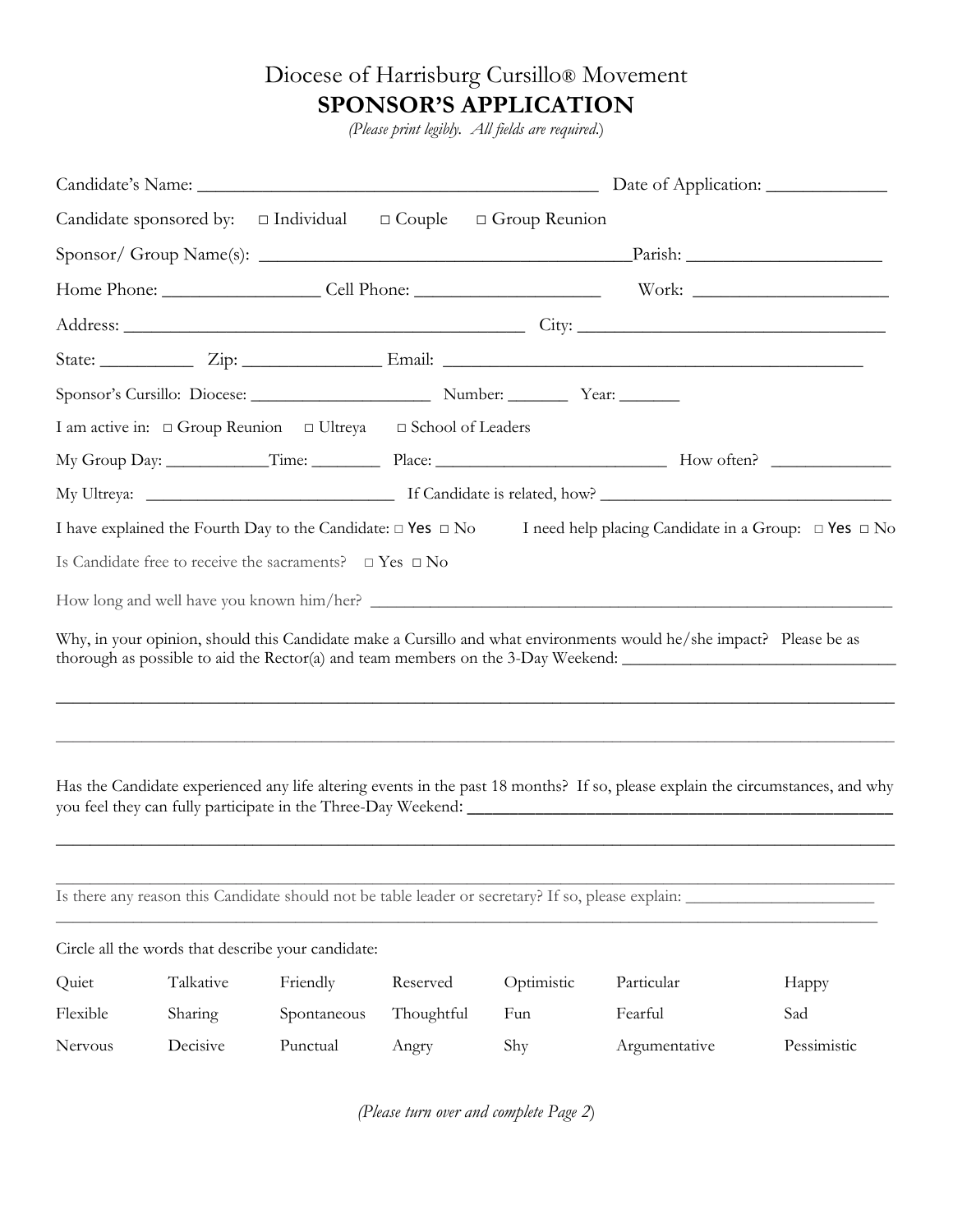# Diocese of Harrisburg Cursillo® Movement **SPONSOR'S APPLICATION**

**The cost of the Cursillo Weekend varies by weekend site location. The Candidates will hear more about this cost on the 3-Day Weekend**.

As a Sponsor, I say yes to Christ to fulfill these responsibilities in such a way that His grace and love are revealed to this Candidate through my Christian action. I commit myself to serving as a companion, guide and witness to the Candidate before, during and after the Cursillo Three-Day Weekend. I pledge to support the Candidate by my ongoing example of living the Cursillo method through Group Reunion, Ultreya and School of Leaders. Further, if I am not active in the Cursillo method, I will be faithful to my friend by finding a co-sponsor. My signature on this application indicates my commitment to the high calling of servanthood.

Sponsor's Signature: \_\_\_\_\_\_\_\_\_\_\_\_\_\_\_\_\_\_\_\_\_\_\_\_\_\_\_\_\_\_\_\_\_\_\_\_\_\_\_\_\_

**Return Applications to: PreCursillo Chair, Tina Stryker johntinastryker@gmail.com**

Donations: The Harrisburg Cursillo Movement depends on the generosity of donors to continue to operate. If you would like to make a charitable donation, you may do so by either: (1) paying a larger amount than the published cost of the weekend or by (2) making a PayPal or credit card payment at the Harrisburg Cursillo Movement Website [www.harrisburg-cursillo.org.](http://www.harrisburg-cursillo.org/) Thank you in advance for your generosity.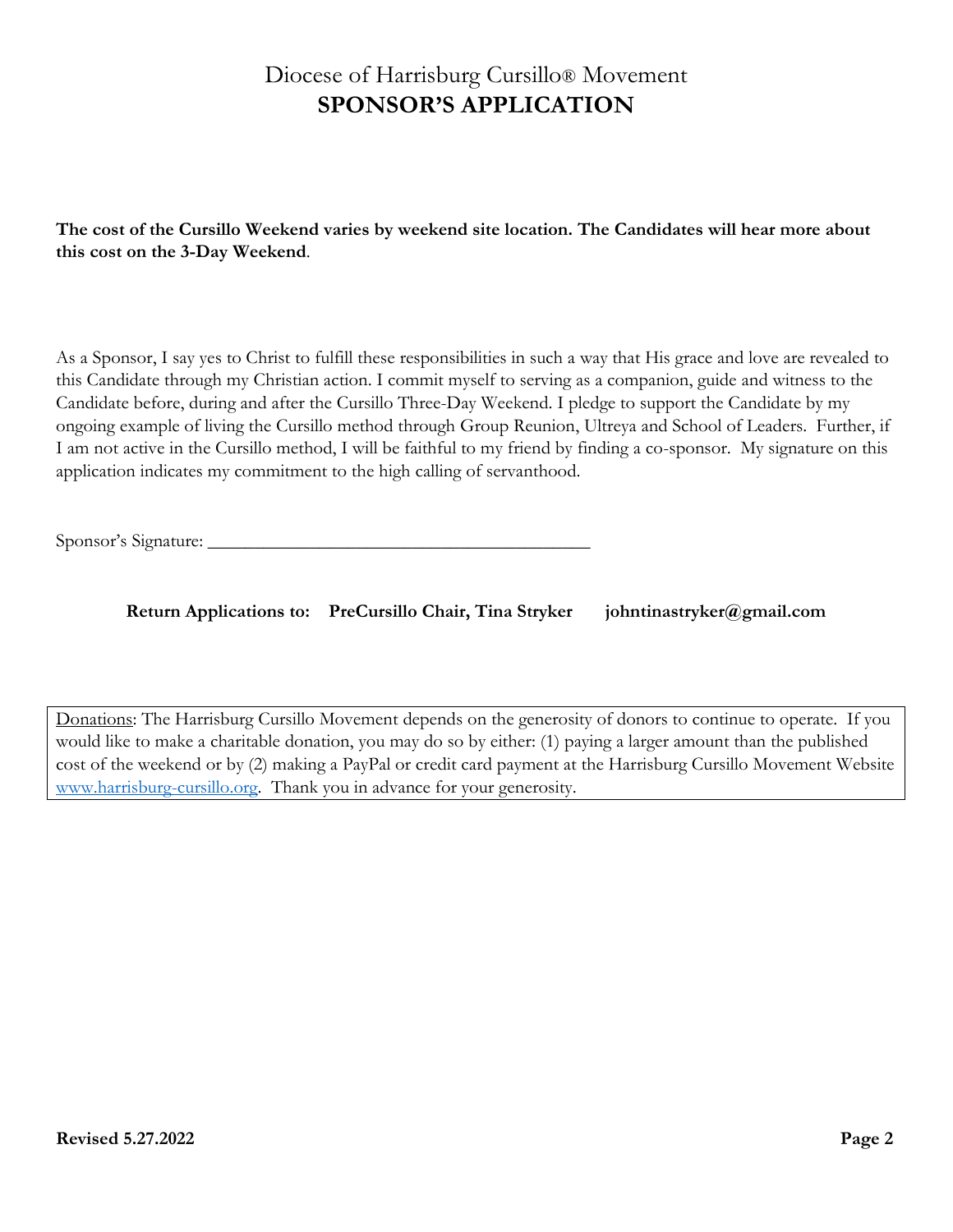# ® Movement Diocese of Harrisburg Cursillo **SPONSOR'S CANDIDATE SELECTION REVIEW SHEET**

Sponsorship should be viewed as an important service provided for the Candidate, in order to ensure the best possible experience as the Candidate journeys, in faith, from the Pre Cursillo phase to the Post Cursillo phase. As a Sponsor, it is your responsibility to make sure that your Candidate FULLY understands what the weekend entails, and even more importantly, to make sure they understand the Fourth day. Please explain the importance of Group Reunion, Ultreya and School of Leaders, BEFORE they decide to attend the weekend.

If you're not in a weekly Cursillo Group Reunion, you CANNOT, and should not sponsor alone, since Group Reunion and Ultreya are key components to the "ongoing program of sharing and mutual support" and the primary goal of the Three-Day Weekend. You may, however, co-sponsor with a Cursillista who is in a Group Reunion.

**In short, to sponsor a Candidate is a significant commitment of energy and attention. Please do not take your responsibilities lightly. You may be contacted to confirm that you understand them, and that you are prepared to fulfill them. Please review all areas below, then complete the Sponsor's Checklist on Page 2.** 

### **Candidate Selection:**

- **Have you spoken to God about your Candidate before speaking to your Candidate about Cursillo?**  In prayer, ask God to assist you in your choice of Candidate.
- Is he/she 18 years or older, a baptized Catholic, able to receive the Sacraments? Does your Candidate have the desire to take part in the Sacrament of Reconciliation?
- Is your Candidate active in the parish or a leader in their own way? Does he/she have the ability to *become* a leader and change his/her environment for Christ? Does he/she show potential for taking an active role in the Church and sharing faith in Christ with others?
- Does he/she show strength of character and self-control? Does he/she have strong Christian values? Is he/she interested in examining what it means to be a Catholic in today's world?
- Is the Candidate a mature person? Is he/she healthy, both emotionally and physically?
- Is he/she capable of capturing the message of Cursillo?
- Does the Candidate have a family life and schedule that will allow them to commit to living the Fourth Day in Group Reunion, Ultreya, and School of Leaders?

### **If you have reviewed the above and feel that your Candidate is ready, then invite them to a Cursillo Weekend.**

Remember the steps...Make a Friend, Be a Friend, Bring a Friend to Christ - before, during, and after the Cursillo**.** 

- **Be a friend --** Spend time with your Candidate and explain the whole purpose of the Cursillo Movement, as well as the format of the Weekend. Make sure they know it is not a retreat. Explain that Cursillo expects a Catholic recommitment. While we do not want to give away surprises that make the weekend more meaningful, secrecy has no place in Cursillo. Make sure the Candidate is going because he/she wants to, not as a favor to you.
- **Palanca --** Sponsors should do Palanca before and during the Cursillo. Pray for guidance, know the purpose and method of Cursillo, and live the message of the Weekend. Fill out Sponsor's Checklist, Page 2.